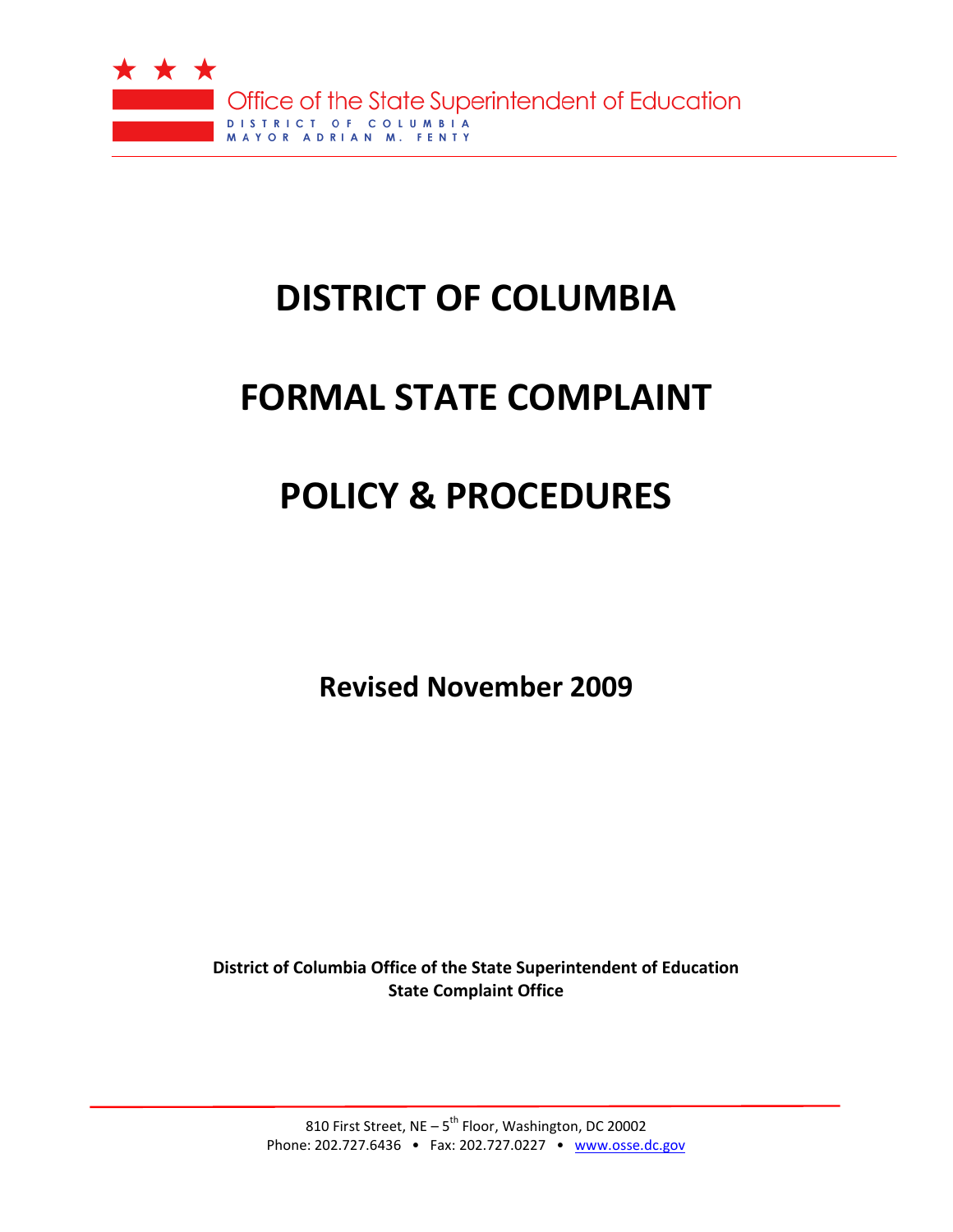#### **INTRODUCTION**

The Individuals with Disabilities Education Act (IDEA), 34 CFR §300.151 through §300.153 require the State Education Agency, the Office of the State Superintendent of Education (OSSE)<sup>[1](#page-1-0)</sup>, to adopt written procedures for the investigation and resolution of any complaint alleging that a public agency has violated a requirement of the IDEA.

The State Complaint Office (SCO) of the OSSE will investigate and resolve complaints that allege a violation of Part B of IDEA or the District of Columbia's laws and policies regarding special education. The IDEA, 34 CFR § 303.510 through § 303.512 also require the lead agency for Part C of the IDEA to adopt written procedures for resolving any complaint that alleges a violation of Part C of the IDEA by a public agency or private service provider. The OSSE is the lead agency for Part C in the District of Columbia. This policy and procedures is intended to govern complaints alleging violations of both Part B and Part C of the IDEA, unless indicated otherwise.

As required by IDEA regulations, 34 CFR § 300.151(a)(2) and 34 CFR § 303.510(a)(2), this document will be distributed to parents and other interested individuals, including parent training and information centers, protection and advocacy agencies, independent living centers, and other appropriate entities. The procedures will also be available on the OSSE website ([http://www.osse.dc.gov\)](http://www.osse.dc.gov/). In addition, the SCO will mail or e-mail a copy of these procedures to individuals and organizations upon request.

# **Complaints filed with the SCO should be directed to**:

**BY MAIL:** Office of the State Superintendent of Education Division of Special Education - State Complaint Office

810 First Street, NE  $-5^{th}$  Floor Washington, DC 20002 Telephone: (202) 727-6436

## **BY FAX:**

Fax: (202) 741-0227

# **BY E-MAIL ATTACHMENT**

## **(See Section I of this policy for the procedures for e-mailed complaints):**

[osse.IDEAstatecomplaints@dc.gov](mailto:osse.IDEAstatecomplaints@dc.gov)

*NOTICE: All complaints must be signed and dated. Any questions regarding the State Complaint Policy and Procedures or requests for copies of this document should also be directed to the SCO by mail or fax as indicated above.*

<span id="page-1-0"></span> $1$  In compliance with federal law, including but not limited to the provisions of Title IX of the Education Amendment of 1972 (20 U.S.C. § 1681 et seq.), Titles VI and VII of the Civil Rights Acts of 1964 (42 U.S.C. § 2000d et seq., 2000e et seq.), the Age Discrimination Act of 1967 (29 U.S.C. § 621 et seq.), Section 504 of the Rehabilitation Act of 1973 (29 U.S.C. § 794), and the Americans with Disabilities Act of 1990 (42 U.S.C. § 12101), the OSSE administers all state-operated programs, employment activities and admissions without discrimination because of race, religion, national or ethnic origin, color age, military service, disability or gender, except where exemption is appropriate and allowed by law.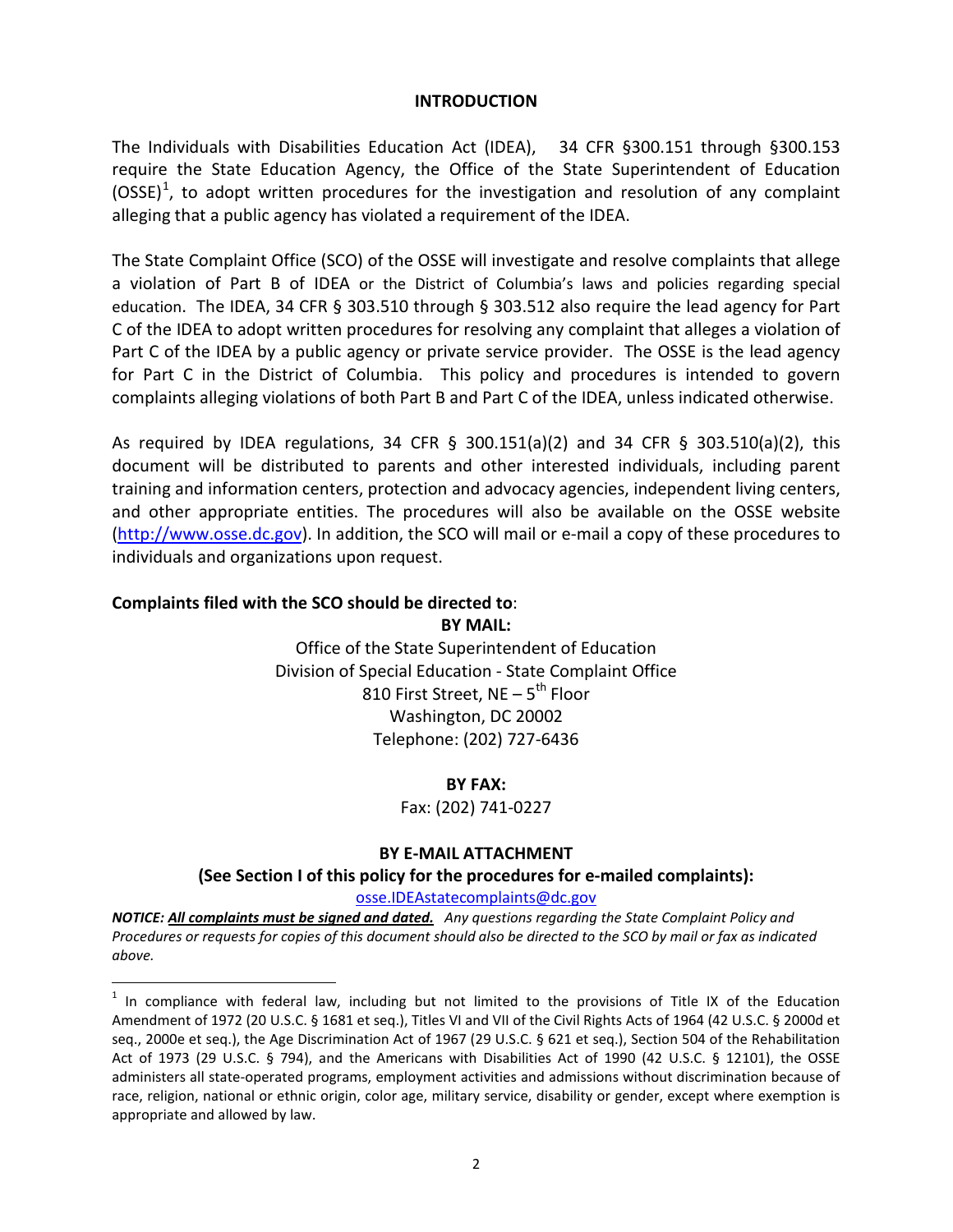# **District of Columbia Office of the State Superintendent of Education State Complaint Office Procedures for Complaints Regarding Special Education**

Any individual or organization ("complainant") may submit to the State Complaint Office (SCO) a written complaint that claims that any District of Columbia public agency, as defined in the glossary of this policy and procedure, has failed to comply with a requirement of Part B of the Individuals with Disabilities Education Act (IDEA) or the District's laws and regulations regarding special education, including the identification, evaluation, educational placement of the child or the provision of a Free and Appropriate Public Education (FAPE) to such child. With respect to Part C of the IDEA, an individual or organization may file a written complaint that a public agency, as well as a private service provider, has not met the requirements of the IDEA or District of Columbia law regarding Part C.

A complaint alleging that a public agency in Part B matters, or a public agency or private service provider in Part C matters, has failed to implement a special education due process hearing officer decision resolving a due process hearing request will be reviewed and resolved by the SCO. Additionally, complaints alleging a failure to implement a settlement agreement resolving a due process hearing request may be reviewed and resolved through the State Complaint process but nothing herein shall delay or deny a party the right to seek enforcement of a settlement agreement in a court of competent jurisdiction.

#### **I. FILING A STATE COMPLAINT**

Any individual or organization (including but not limited to individuals or organizations outside of the District of Columbia) may file a signed, written complaint with the SCO. $^2$  $^2$  A model complaint form is attached to these procedures; however, this form does not have to be used to submit a complaint. The SCO will accept complaints submitted by mail or fax. A faxed complaint received for filing by 5:00 p.m. (Eastern Time) will be accepted for filing on that day. A faxed complaint received after 5:00 p.m. (Eastern Time) will be accepted for filing on the next business day. The SCO will also accept complaints submitted by e-mail. However, a complaint submitted by e-mail must be signed, scanned, and attached to an e-mail to enable receipt of a signed complaint. **(Electronic or digital signatures are NOT accepted at this time.)** A complaint submitted by e-mail will be deemed filed/received when it arrives at the SCO, except that e-mailed complaints that arrive at the SCO after 5:00 p.m. will be deemed filed/received on the next business day.

## **BY MAIL:**

Office of the State Superintendent of Education Division of Special Education - State Complaint Office 810 First Street, NE  $-5^{th}$  Floor Washington, DC 20002

Telephone: (202) 727-6436

## **BY FAX:**

Fax: (202) 741-0227

# **BY E-MAIL ATTACHMENT:**

[osse.IDEAstatecomplaints@dc.gov](mailto:osse.IDEAstatecomplaints@dc.gov)

<span id="page-2-0"></span> $2^2$  Complaint(s) submitted by an organization must be signed by an individual authorized to represent the organization.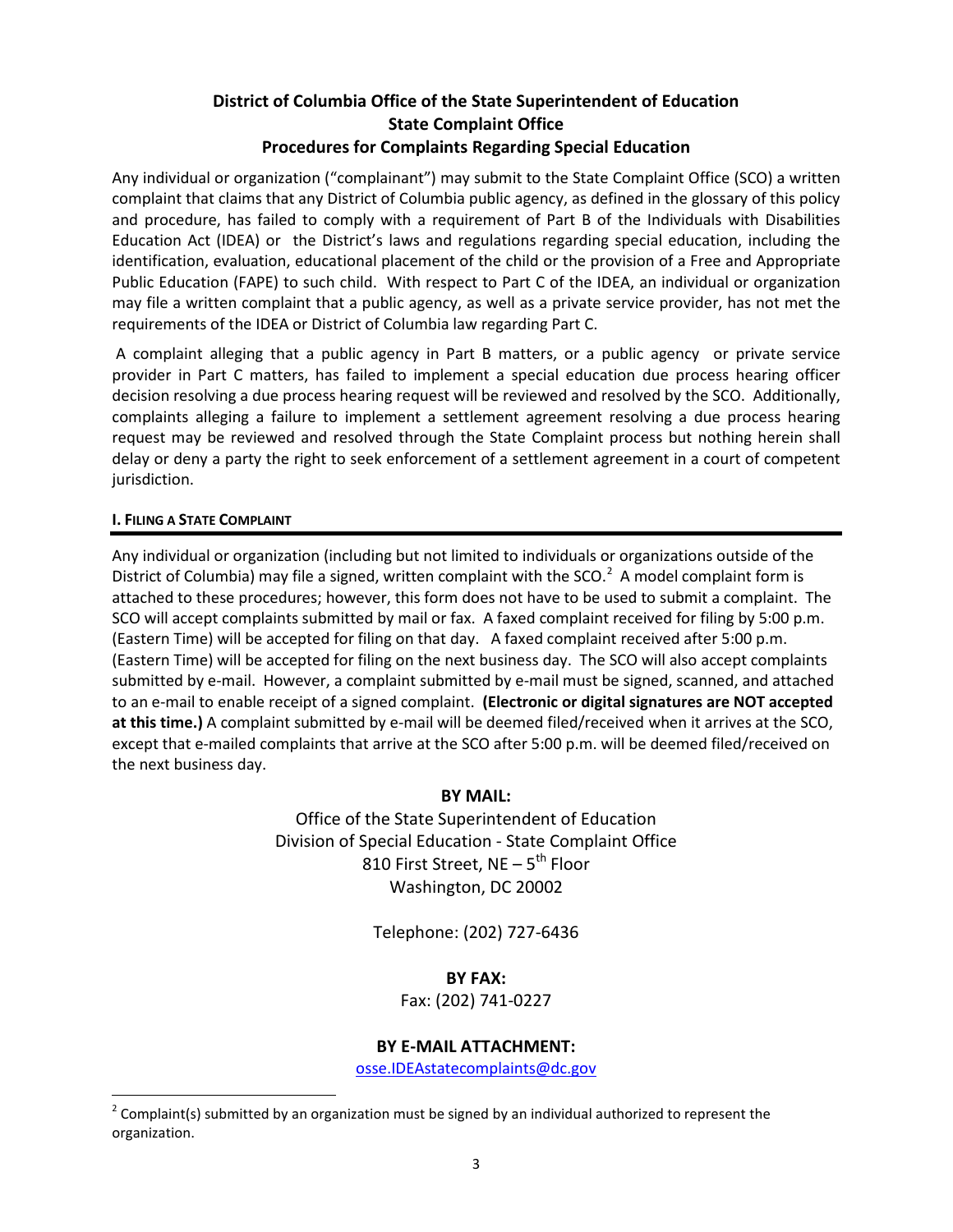An individual who is unable to file a written complaint by mail, fax, or e-mail may contact the SCO for further assistance. The SCO has a maximum of 60 days after a complaint is filed to investigate the allegation(s) and issue a final written decision.

- 1. Under Part B of IDEA, the complainant filing a complaint must forward a copy of the complaint to the public agency serving the child at the same time the complainant files the complaint with the SCO. The SCO will not investigate complaints alleging violations that occurred more than one (1) year prior to the date that the complaint is received by the SCO.
	- a. For complaints involving a District of Columbia Public School (DCPS), a copy of the complaint should be submitted to the DCPS Central Office.
	- b. For complaints involving charter schools, contact the respective charter school or SCO to determine where to submit a copy of the complaint.
	- c. For complaints involving any other education agencies, contact the respective agency for further information.
- 2. Under Part C of IDEA, the complainant filing a complaint must forward a copy of the complaint to the public agency or private service provider serving the child. The one year limitations period for complaints regarding Part B is not applicable to Part C. For complaints alleging a violation of Part C, the SCO will investigate complaints alleging violations that occurred more than one (1) year prior to the date the complaint is received by the SCO if a longer period is reasonable because the alleged violation continues for that child or other children, or the complainant is requesting reimbursement or corrective action for a violation that occurred not more than three years before the date on which the complaint is received by the public agency.

A complaint regarding Part B must include:

- a. A statement that a public agency has violated a requirement of Part B of the IDEA and/or a requirement of District of Columbia law regarding special education;
- b. The facts on which the statement is based;
- c. The signature and contact information for the complainant; and
- d. If alleging violations with respect to a specific child,  $3$  the complaint must include:
	- i. the name and address of the residence of the child;
	- ii. the name of the school the child is attending;
	- iii. in the case of a homeless child or youth (within the meaning of section 725(2) of the McKinney-Vento Homeless Assistance Act (42 U.S.C. 11434a(2)), available contact information for the child and the name of the school the child is attending;
	- iv. a description of the nature of the problem affecting the child, including facts relating to the problem; and
	- v. a proposed resolution to the problem to the extent known and available to the party at the time the complaint is filed.

A complaint regarding Part C must include:

<span id="page-3-0"></span> $3$  If a complaint regarding a specific child is filed by someone other than the child's parent or an eligible adult student to whom rights under Part B of the IDEA have transferred pursuant to the IDEA and District of Columbia law, the SCO will notify and provide copies of the complaint and any relevant correspondence to the parent of the child or eligible adult student.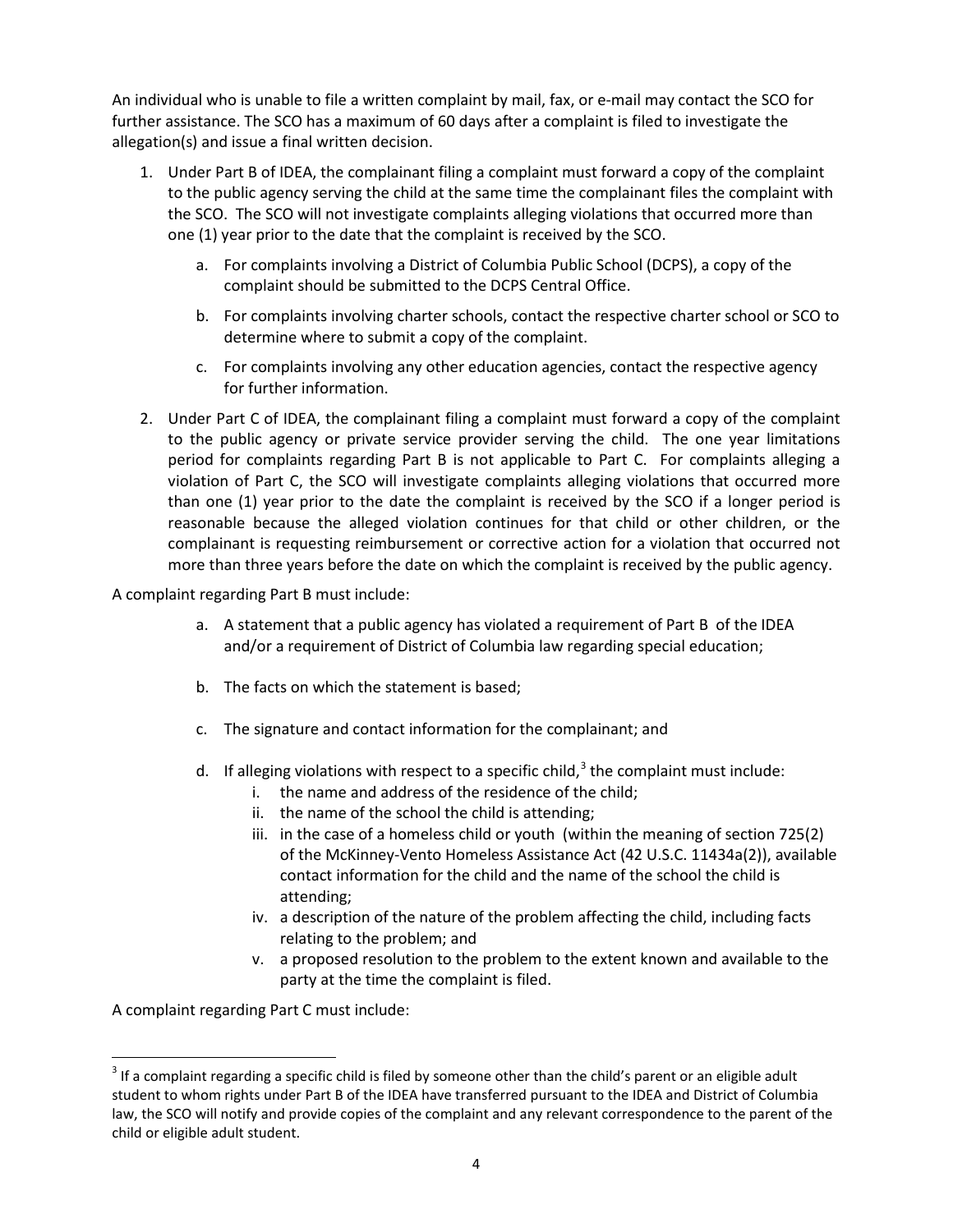- a. A statement that a public agency, or private service provider has violated a requirement of Part C of the IDEA and/or a requirement of District of Columbia law regarding early intervention services;
- b. The facts on which the statement is based; and
- c. The signature and contact information for the complainant.

It is encouraged, but not required, that the complainant attach copies of any relevant documentation that supports the allegation(s) made in the complaint.

## **II. COMPLAINT PROCEDURES/RESOLUTIONS**

## Initiation of a Complaint Investigation

- 1. Upon the filing of a complaint, the SCO will assign an investigator to take responsibility for the complaint.
- 2. If the SCO determines that the complaint does not meet the requirements in Section I, the SCO will not investigate the complaint but will notify the complainant of the basis for the SCO's determination. The complainant may re-file, if desired. Re-submitted complaints will be treated as a new complaint.
- 3. If a complaint is received that is the subject of a due process complaint or contains multiple issues of which one or more are currently the subject of a due process complaint, the SCO will set aside any part of the complaint that is being addressed in the due process hearing until the conclusion of the hearing. The SCO will notify the complainant and the relevant public agency or private service provider of any issues that will be set aside until the conclusion of the hearing. The SCO will investigate those issues that are not the subject of a due process complaint using the timeline and procedures in this policy.
- 4. If an issue raised in the complaint has previously been decided through a due process hearing involving the same parties:
	- i. The due process hearing decision is binding on that issue; and
	- ii. The SEA will inform the complainant to that effect.
- 5. If the SCO determines that an investigation will **NOT** be conducted:
	- a. The SCO will send a notification to the complainant; and
	- b. A copy of the notice will be forwarded to the relevant public agency or private service provider.
- 6. If the investigator determines that an investigation is warranted, the SCO will take the following action:
	- a. The SCO will send a written notification of receipt of the complaint to the complainant, along with copies of the Procedural Safeguards Notices for Part B and/or Part C. The written notification will include the date that the complaint was filed with the SCO, the individual or organization that filed the complaint, and the issue(s) raised in the complaint that will be investigated. See Section V regarding the process and procedures for the investigation.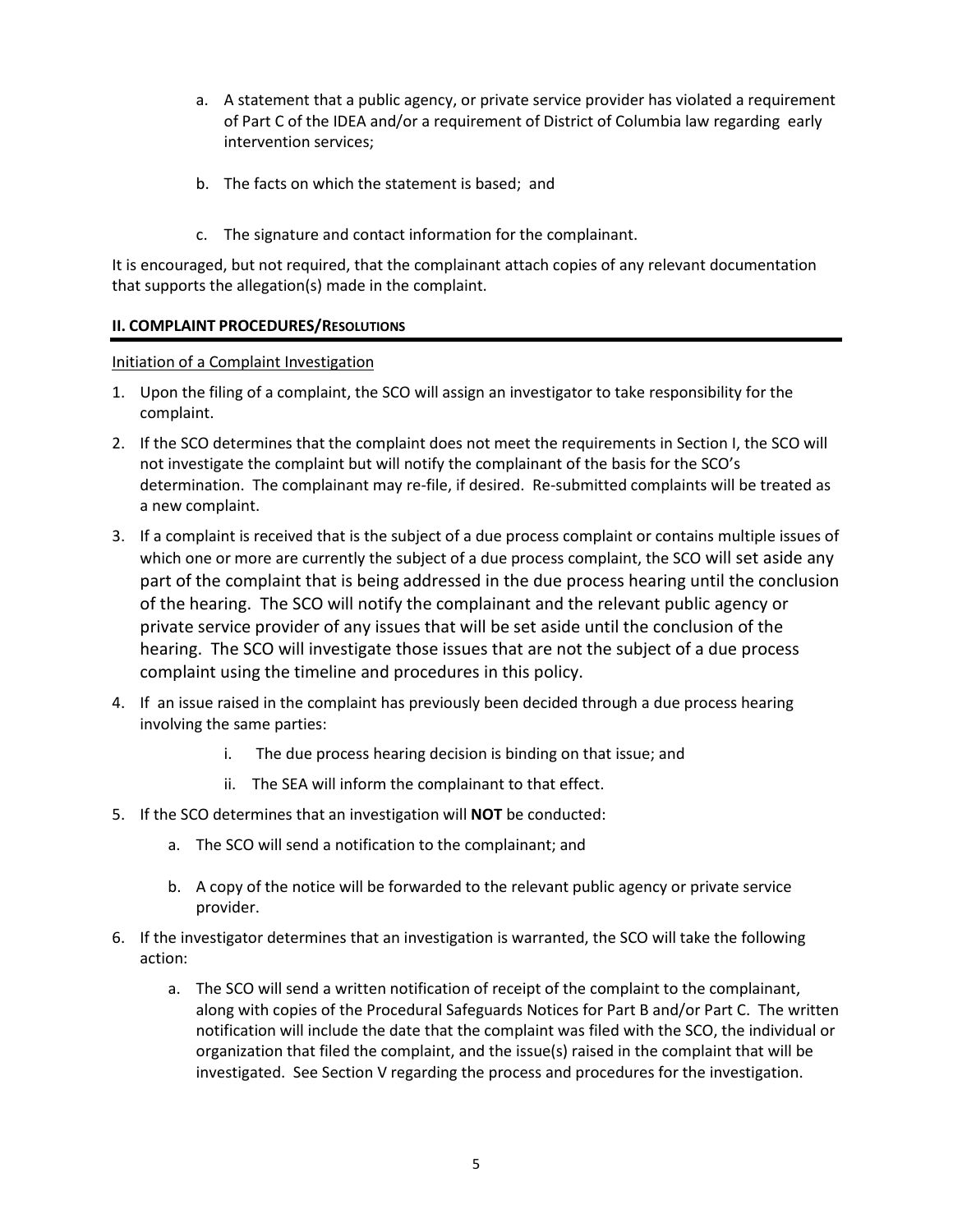- b. The SCO will send a notice as described below, along with a copy of the complaint, to the public agency or private service provider involved, with a request for a written response to the alleged violation(s) and supporting documentation. The notice will:
	- i. include the date that the complaint was filed with the SCO, the individual or organization that filed the complaint, and the issue(s) being addressed;
	- ii. provide an opportunity for the public agency or private service provider to include in its response to the complaint, at the discretion of the public agency or private service provider, a proposal to resolve the complaint;
	- iii. provide an opportunity for the public agency or private service provider to include in its response to the complaint a statement that the public agency or private service provider will voluntarily engage in mediation consistent with 34 C.F.R. § 300.506 with the complainant;
	- iv. request the public agency or private service provider to review the issue(s) and determine action(s) to resolve the issue; and
	- v. request the public agency or private service provider to provide the child's relevant records or other documentation within a specified time frame.
- c. The SCO will send a copy of the notice provided in Section II.4.b. to the complainant.
- d. The complainant and the public agency may submit additional information about the allegation(s) in the complaint, either orally or in writing. If the complainant raises new issues unrelated to the complaint, the investigator will immediately notify the SCO. The new issue(s) is treated as a new complaint and must follow the same procedures as a new complaint.

## Public Agency: Response to Complaint Requirements

The public agency or private service provider must provide a written response to the SCO within ten (10) business days upon receipt of the complaint from the SCO. The public agency or private service provider must simultaneously send a copy of the written response (not supporting documentation) to the complainant consistent with the confidentiality requirements in federal and District of Columbia law and regulation. If the complaint was filed by an organization or individual who is not the parent of a child or an eligible adult student, the public agency or private service provider must also simultaneously send the response to the parent or eligible adult student.

Failure to respond within the allotted ten (10) business days may result in a finding of noncompliance or sanctions against the public agency or private service provider in question.

An extension of the ten (10) day timeline for a response may be granted if necessary to allow the complainant and public agency or private service provider to resolve the complaint themselves. A request for such an extension must be submitted in writing to the SCO by the public agency or private service provider. Both the complainant and the public agency or private service provider will be notified by the SCO of any extension granted.

# **III. MEDIATION SERVICES**

As an alternative to filing a state complaint or after a complaint is filed, mediation services, in accordance with the IDEA 34 CFR §300.506 and 34 CFR § 303.419 are available, at no cost to the complainant, through the OSSE. Mediation is a voluntary process and both the complainant and public agency or private service provider must be willing to participate. Either the complainant or the public agency or private service provider may initially suggest this option by asking the other parity if they are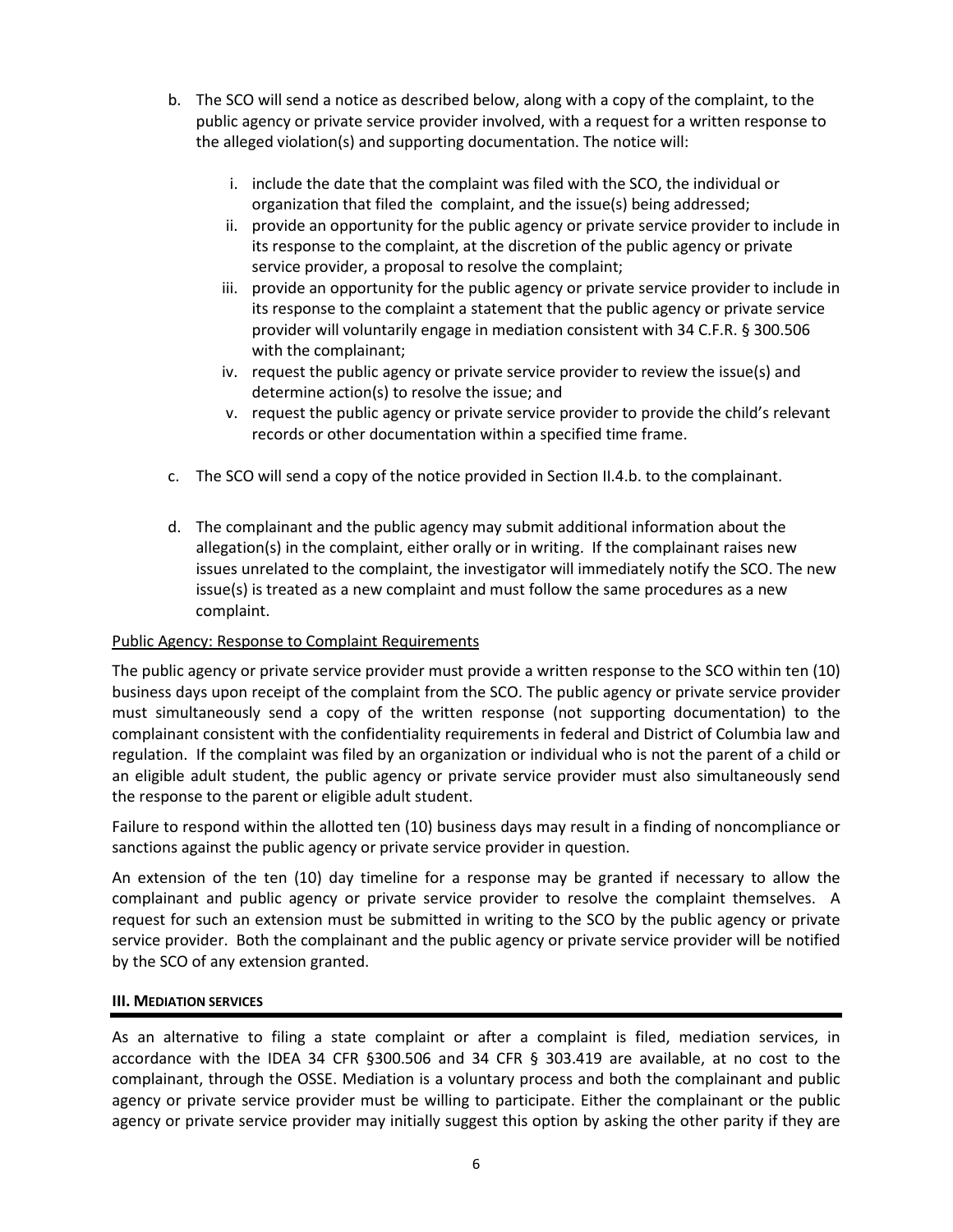willing to mediate the disputed issue. If a complaint is filed, mediation will not delay the issuance of the final decision unless, in complaints alleging a violation of Part B, the complainant and the agency agree to extend the timeline to engage in mediation. For more information about mediation contact:

# Office of the State Superintendent of Education Division of Special Education 810 First Street,  $NE - 5^{th}$  Floor Washington, DC 20002 Telephone: (202) 727-6436 **BY FAX:** (202) 741-0227 **BY E-MAIL ATTACHMENT:** [osse.IDEAstatecomplaints@dc.gov](mailto:osse.IDEAstatecomplaints@dc.gov)

OR Student Hearing Office 810 First Street,  $NE - 2^{nd}$  Floor Room 2001 Washington, DC 20003 Phone: (202) 698-3819 Fax: (202) 478-2956

#### **IV. EARLY RESOLUTION**

If the complainant and public agency or private service provider are able to resolve the complaint within 60 days after the complaint is filed, and so inform the SCO, the SCO will close the case without issuing a decision.

## **V. INVESTIGATION**

Within 60 days following the SCO's receipt of a properly filed complaint that meets the requirements of Section I, the SCO will:

- 1. Conduct an independent investigation of the complaint which may include an on-site investigation, if necessary;
- 2. Give the complainant the opportunity to submit additional information, either orally or in writing, about the allegations in the complaint;
- 3. Provide the public agency or private service provider with the opportunity to respond to the complaint, including, at a minimum:
	- a. at the discretion of the public agency or private service provider, submission of a proposal to resolve the complaint; and
	- b. an opportunity for the complainant and the public agency or private service provider to voluntarily engage in mediation.
- 4. Review all relevant information and make an independent determination as to whether the public agency or private service provider violated a requirement of Part B or Part C of IDEA or corresponding District of Columbia law;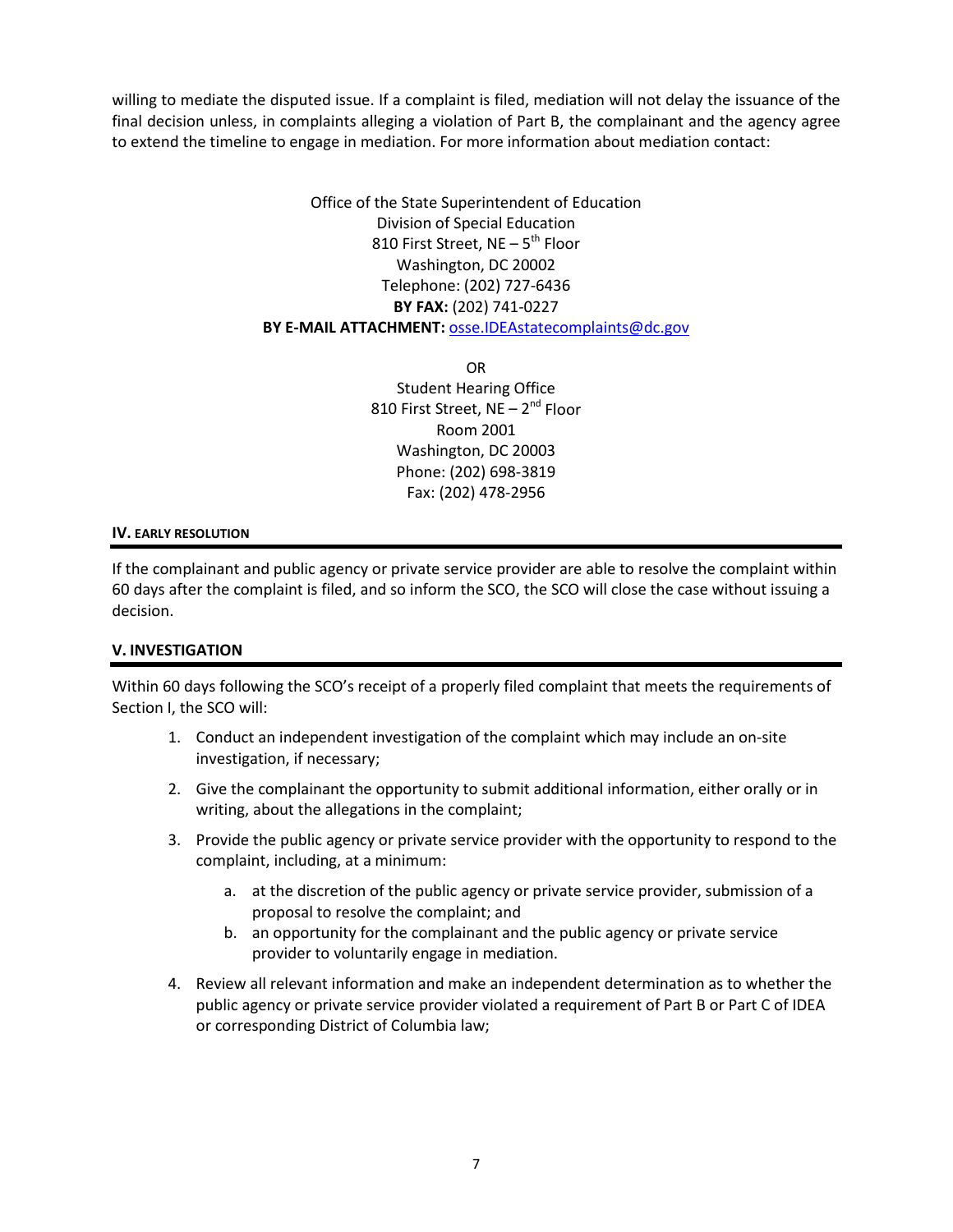#### **VI. FINAL DECISION**

Upon completion of the investigation and within 60 days of the filing of the complaint, the SCO will determine whether the public agency or private service provider complied with the applicable provisions of Part B or Part C of the IDEA and regulations in a final written decision. The SCO will:

- 1. Issue and send the final written decision to the complainant and agency involved that addresses each issue raised in the complaint, except those excluded from consideration because they are the subject of a pending due process hearing. The final decision will include the following information:
	- a. summary of complaint issues, parties involved, and the investigatory process;
	- b. findings of facts, based on the information received during the investigation;
	- c. conclusions based on federal and District of Columbia law regarding whether the public agency is in compliance with the law;
	- d. corrective action(s) ordered by the SCO if the public agency or private service provider is found in non-compliance;
	- e. time lines by which the public agency or private service provider is required to respond to the letter and initiate the corrective action(s); and
- 2. Indicate the date the file was closed and that a decision was made with respect to compliance.
- 3. If in resolving a complaint, the SCO determines that the public agency or private service provider has failed to provide appropriate services, the OSSE, pursuant to its general supervisory authority under the IDEA will address:
	- a. the failure to provide appropriate services, including corrective action to address the needs of the child (such as compensatory services or monetary reimbursement), and
	- b. appropriate future provision of services for all children with disabilities.
- 4. To facilitate effective implementation of the SCO's final decision, the SCO may provide assistance to the complainant and public agency or private service provider with any negotiations between those parties that may be useful for implementation of the final decision.

#### The SCO may extend the 60-day deadline:

- 1. If exceptional circumstances exist; or
- 2. In complaints alleging a violation of Part B, the complainant and public agency involved agree to an extension in order to engage in mediation.

#### **VII. CORRECTIVE ACTION PLANS**

- 1. If in resolving a complaint the SCO finds the public agency or private service provider has failed to provide appropriate services to address the needs of a child with disability, and to facilitate effective implementation of the SCO's final decision, the SCO may require the public agency or private service provider to access training and technical assistance by the OSSE or other public agency.
- 2. In some cases the SCO may require the public agency to develop a corrective action plan (CAP) and may also require that it t be submitted to the SCO for approval.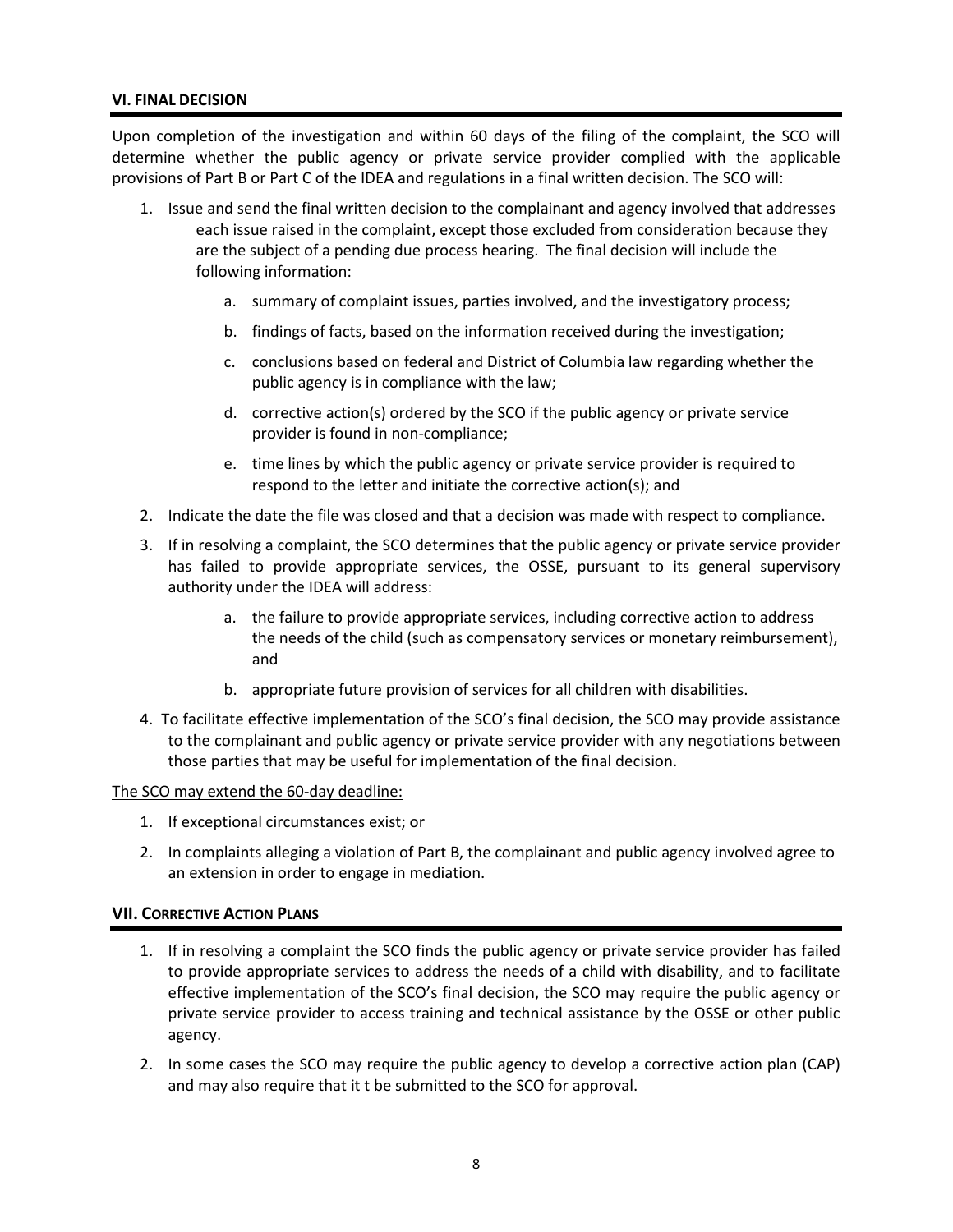3. The complainant may also submit comments concerning the plan. The SCO may require revisions to the CAP before approving it. A copy of all communications concerning the plan will be provided to the complainant.

#### **VIII. ENFORCEMENT**

- 1. The SCO is responsible for tracking and ensuring that the final written decision, including any CAP, is enforced.
- 2. Upon verification of completion of all corrective action outlined in the CAP, the SCO will notify the public agency or private service provider. The SCO may, at its discretion, continue to monitor the public agency or private service provider and request additional action to ensure full compliance with federal and state regulations.

#### **VIII. WITHDRAWAL OF COMPLAINT**

At any time prior to the date that the SCO issues the final decision regarding a complaint, the complaint may be withdrawn by the complainant. Upon withdrawal of a complaint, the SCO will not take further action regarding the matter and will close the file.

The withdrawal of a complaint must be made in writing. If the complaint is withdrawn, the investigator will send a written confirmation of the withdrawal to the complainant and a copy of the confirmation to the other parties. Withdrawal of a complaint does not preclude the complainant from re-filing the complaint at a later date.

#### **X. DISSEMINATION OF THE STATE COMPLAINT RESOLUTION PROCEDURES**

This document will be widely disseminated to parents and other interested individuals, including parent training and information centers, protection and advocacy agencies, independent living centers, and other appropriate entities. The procedures will also be available on the OSSE website [\(http://www.osse.dc.gov\)](http://www.osse.dc.gov/). In addition, the SCO will mail or e-mail a copy of these procedures to individuals and organizations upon request. If you have any questions or need assistance regarding this State Complaint Policy and Procedures, please contact the OSSE-SCO.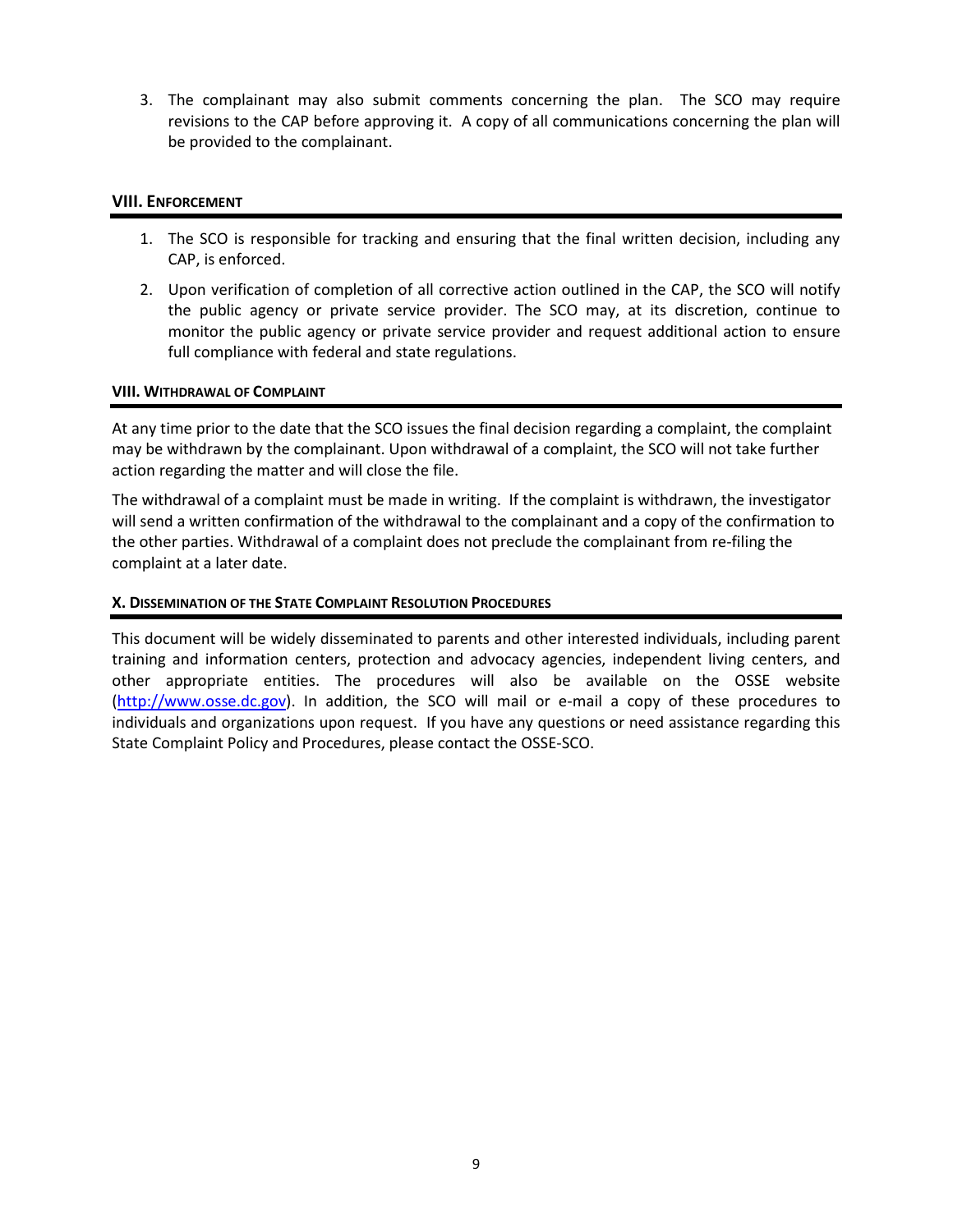## **GLOSSARY**

٠

| <b>CAP</b>                   | Corrective Action Plan; plan of action to correct violations committed                                                                                                                                                                                                                                                                                                                                                                                                                                                                                                                                                                                                      |
|------------------------------|-----------------------------------------------------------------------------------------------------------------------------------------------------------------------------------------------------------------------------------------------------------------------------------------------------------------------------------------------------------------------------------------------------------------------------------------------------------------------------------------------------------------------------------------------------------------------------------------------------------------------------------------------------------------------------|
| Complaint                    | A signed, written document indicating that a District of Columbia public<br>agency has failed to comply with a requirement of the Individuals with<br>Disabilities Education Act (IDEA) Part B or with a requirement of the<br>District's laws and regulations regarding special education (including<br>the identification, evaluation, educational placement of the student(s)<br>or the provision of a free and appropriate public education (FAPE) to<br>such student(s)) or that a public agency or private service provider failed<br>to comply with a requirement of IDEA Part C or of the District's laws and<br>regulations regarding early intervention services. |
| Complainant                  | The student (aged 18-21 years inclusive or an emancipated minor),<br>parent/guardian, advocate or other interested party or organization<br>who has submitted the complaint to the Office of the State<br>Superintendent of Education-State Complaint Office.                                                                                                                                                                                                                                                                                                                                                                                                               |
| Day                          | Calendar day, unless specified otherwise                                                                                                                                                                                                                                                                                                                                                                                                                                                                                                                                                                                                                                    |
| <b>DC</b>                    | District of Columbia                                                                                                                                                                                                                                                                                                                                                                                                                                                                                                                                                                                                                                                        |
| <b>DCPS</b>                  | District of Columbia Public School                                                                                                                                                                                                                                                                                                                                                                                                                                                                                                                                                                                                                                          |
| <b>Due Process Hearing</b>   | A formal adjudicatory hearing before an impartial Hearing Officer which<br>is guaranteed under the IDEA and relevant state law and in which both<br>parties may be represented by legal counsel and may present evidence<br>and sworn testimony to be considered by the Hearing Officer.                                                                                                                                                                                                                                                                                                                                                                                    |
| <b>Due Process Complaint</b> | A request for a due process hearing that must be filed with the Student<br>Hearing Office and copies served on all other parties.                                                                                                                                                                                                                                                                                                                                                                                                                                                                                                                                           |
| <b>FAPE</b>                  | Free Appropriate Public Education, which is defined as an individualized<br>education program, provided at public expense that emphasizes special<br>education and related services designed to meet the unique needs of<br>the student.                                                                                                                                                                                                                                                                                                                                                                                                                                    |
| <b>IDEA</b>                  | Individuals with Disabilities Education Act, 20 U.S.C. § 1400 et seq., 34<br>CFR Part B and C.                                                                                                                                                                                                                                                                                                                                                                                                                                                                                                                                                                              |
| <b>Mediation</b>             | A voluntary process in which a neutral individual (mediator) assists the<br>parties in having a full discussion and reaching an agreement.                                                                                                                                                                                                                                                                                                                                                                                                                                                                                                                                  |
| <b>LEA</b>                   | Local Education Agency. In the District of Columbia, LEAs also include<br>public charter schools that have elected to be treated as an LEA for<br>purposes of the IDEA.                                                                                                                                                                                                                                                                                                                                                                                                                                                                                                     |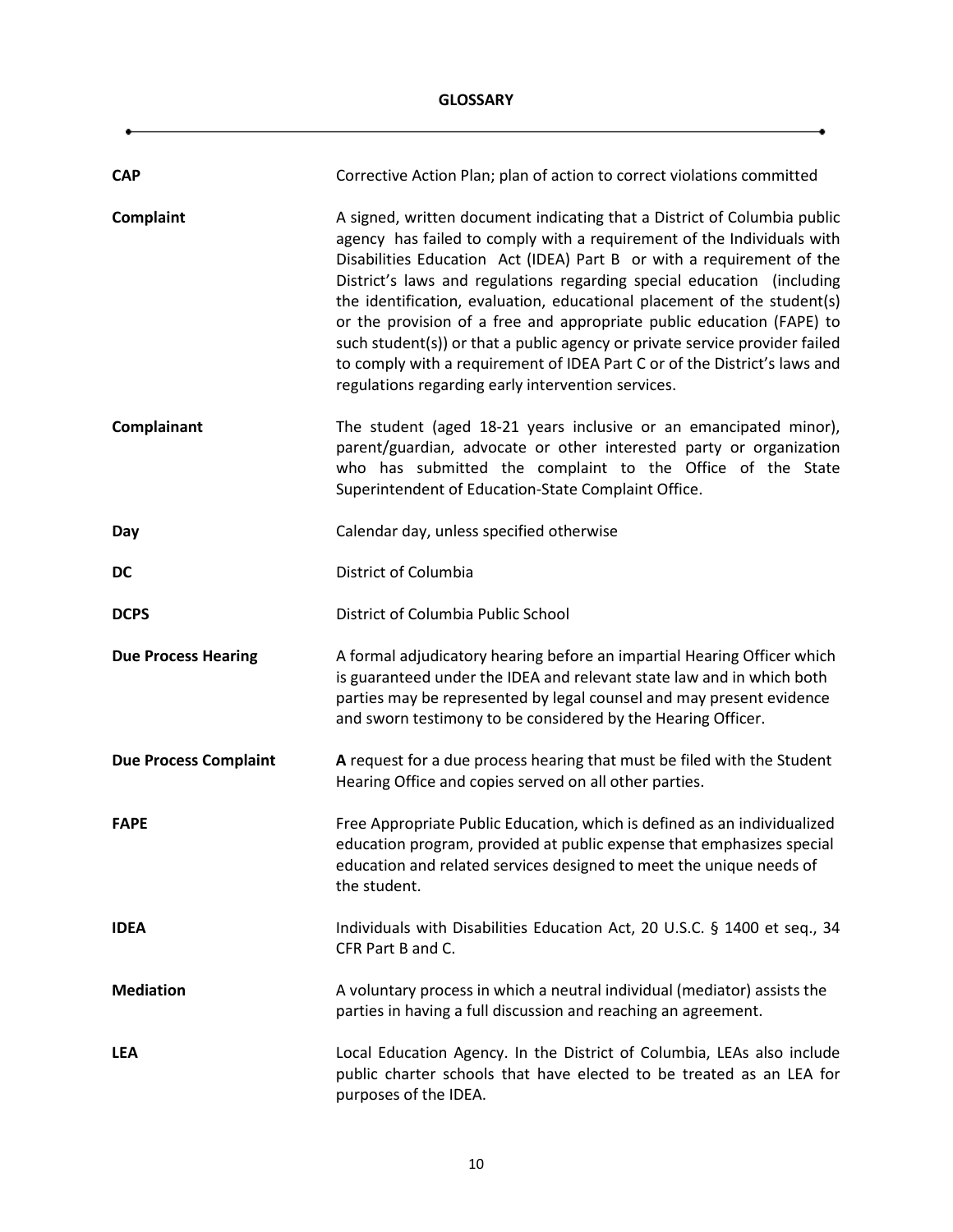| <b>Private Service Providers</b> | A private, non-public entity that provides early intervention services<br>under Part C of the IDEA.                                                                                                                                                                                                                                                                                                                                                                                                                                                       |
|----------------------------------|-----------------------------------------------------------------------------------------------------------------------------------------------------------------------------------------------------------------------------------------------------------------------------------------------------------------------------------------------------------------------------------------------------------------------------------------------------------------------------------------------------------------------------------------------------------|
| <b>Public agency</b>             | Any agency responsible for providing a free, appropriate public<br>education (FAPE) to any child who is a resident of the District of<br>Columbia. Public agencies include the SEA, LEA, educational service<br>agencies, nonprofit public charter schools that are not otherwise<br>included as LEAs or educational service agencies and are not a school of<br>an LEA or educational service agency, and any other political<br>subdivisions of the District of Columbia that are responsible for<br>providing education to children with disabilities. |
| <b>OSSE</b>                      | Office of the State Superintendent of Education, the District of<br>Columbia's state education agency                                                                                                                                                                                                                                                                                                                                                                                                                                                     |
| <b>SEA</b>                       | State Education Agency. In the District of Columbia the SEA is the Office<br>the State Superintendent of Education.                                                                                                                                                                                                                                                                                                                                                                                                                                       |
| <b>SCO</b>                       | State Complaint Office, where complaints are filed and investigated                                                                                                                                                                                                                                                                                                                                                                                                                                                                                       |
| <b>Special Education</b>         | Specially designed instruction, at no cost to the parent, to meet the<br>unique needs of a child with disability.                                                                                                                                                                                                                                                                                                                                                                                                                                         |
| <b>Student Hearing Office</b>    | The office within the OSSE that coordinates that provision of due<br>process hearings and mediation services.                                                                                                                                                                                                                                                                                                                                                                                                                                             |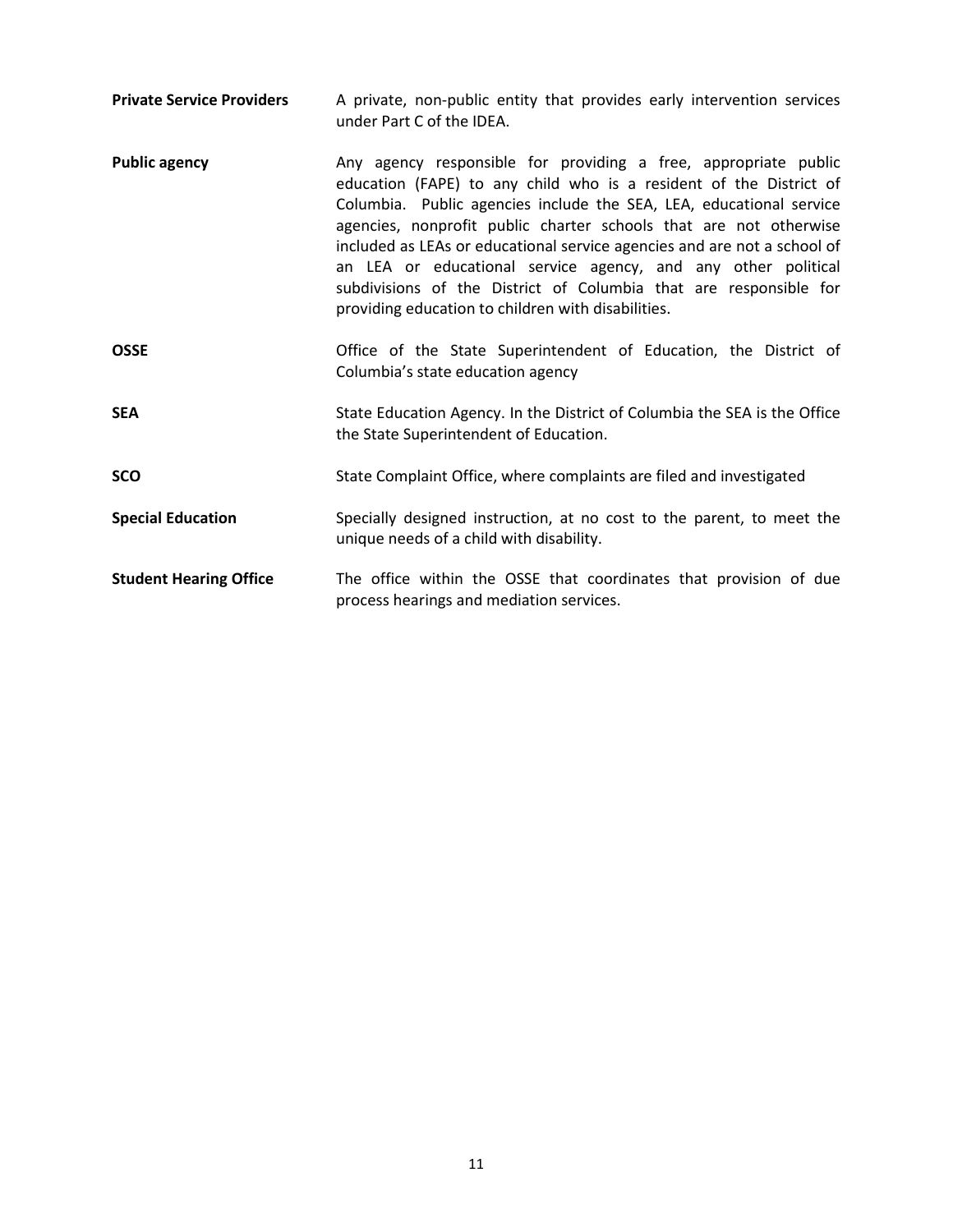

## **Model State Complaint Form**

If you believe that a public agency has failed to comply with the Individuals with Disabilities Education Improvement Act (IDEA) or with a requirement of District of Columbia law regarding special education under Part B of IDEA or a public agency or private service provider with regard to early intervention services under Part C of the IDEA, you may file a complaint to initiate an investigation of the matter. Should you need assistance completing this form, please contact the State Complaint Office (SCO) for sources to contact to obtain assistance.

**INSTRUCTIONS:** This form has been developed to assist you in filing a state complaint. You do not need to use this form to request a complaint investigation; however, unless indicated otherwise all of the information in this form must be included in a written request for a complaint investigation. Failure to provide all required information may result in a determination by the SCO that the complaint will not be investigated by the SCO. Requests for complaint investigations **MUST be signed and dated and filed with the SCO and, for IDEA Part B, a copy must be forwarded to the public agency at the same time the complaint is filed with the SCO .**

| <b>FOR OFFICE USE</b> | Case No. | <b>Assigned To:</b> | <b>Date Received:</b> | Due Date: |
|-----------------------|----------|---------------------|-----------------------|-----------|
|                       |          |                     |                       |           |

**Complainant Information**

| <b>Name of Complainant:</b>         | Date:                                                                                       |  |
|-------------------------------------|---------------------------------------------------------------------------------------------|--|
|                                     | Relationship to child, if alleging violations with<br>respect to specific child (Optional): |  |
| Address (Street, City, State, Zip): | <b>Phone Number:</b>                                                                        |  |
|                                     | Alternate Phone Number, if available (Optional):                                            |  |
|                                     | E-mail, if available:                                                                       |  |

## **PART B (children 3 through 21) ONLY:**

**Child Information,** if alleging violations with respect to a specific child.

| Name of Child:                                                                           | Date of Birth (MM/DD/YYYY, if known (Optional):                          |
|------------------------------------------------------------------------------------------|--------------------------------------------------------------------------|
| Address of the residence of the child(Street,<br>City, State, Zip):                      | If the child is homeless, available contact<br>information of the child: |
| Name of Parent or Guardian (if other than person filing complaint), if known (Optional): |                                                                          |

810 First Street, NE  $-5^{\text{th}}$  Floor Washington, DC 20002 Phone: 202.727.6436 • Fax: 202.727.0227 • [www.osse.dc.gov](http://www.osse.dc.gov/)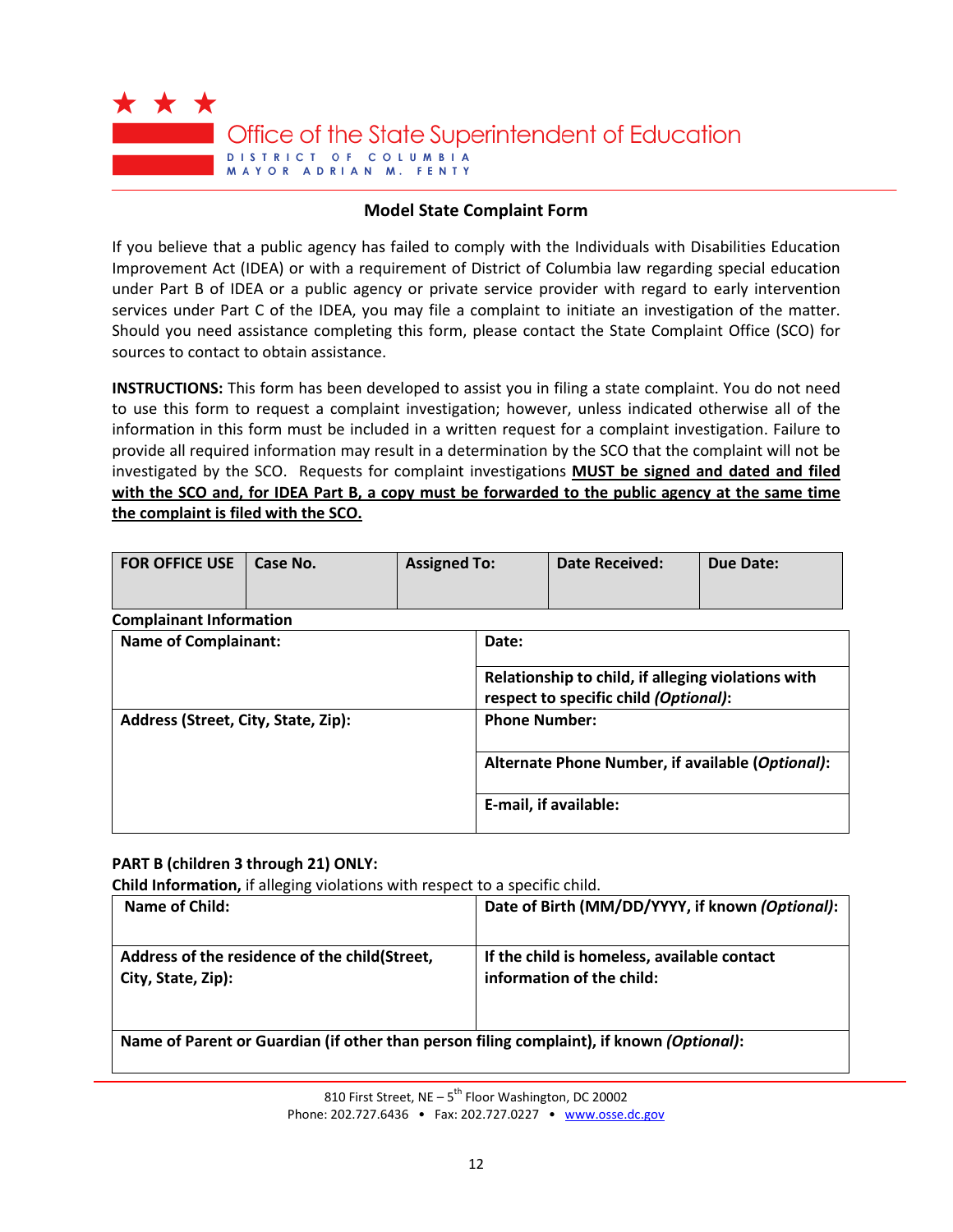

#### **STATEMENT OF COMPLAINT**

Directions: Please describe the alleged violation (Number and list each alleged violation separately. Describe the violation and specific facts that relate to the violation. If possible, include dates, names and locations.) It is suggested, but not required, that you, the complainant, should also attach copies of any relevant documentation that supports the allegation(s) made in the complaint.



# PROPOSED RESOLUTION (For Part B (children 3 through 21) only) (For Part C (infants and toddlers birth through 2, Optional)

Directions: If alleging violations with respect to a specific child, please describe your proposed resolution of the problem to the extent known and available to you at the time the complaint is filed.

> 810 First Street, 5<sup>th</sup> Floor, NE, Washington, DC 20002 Phone: 202.727.2824 • Fax: 202.727.0227 • www.osse.dc.gov